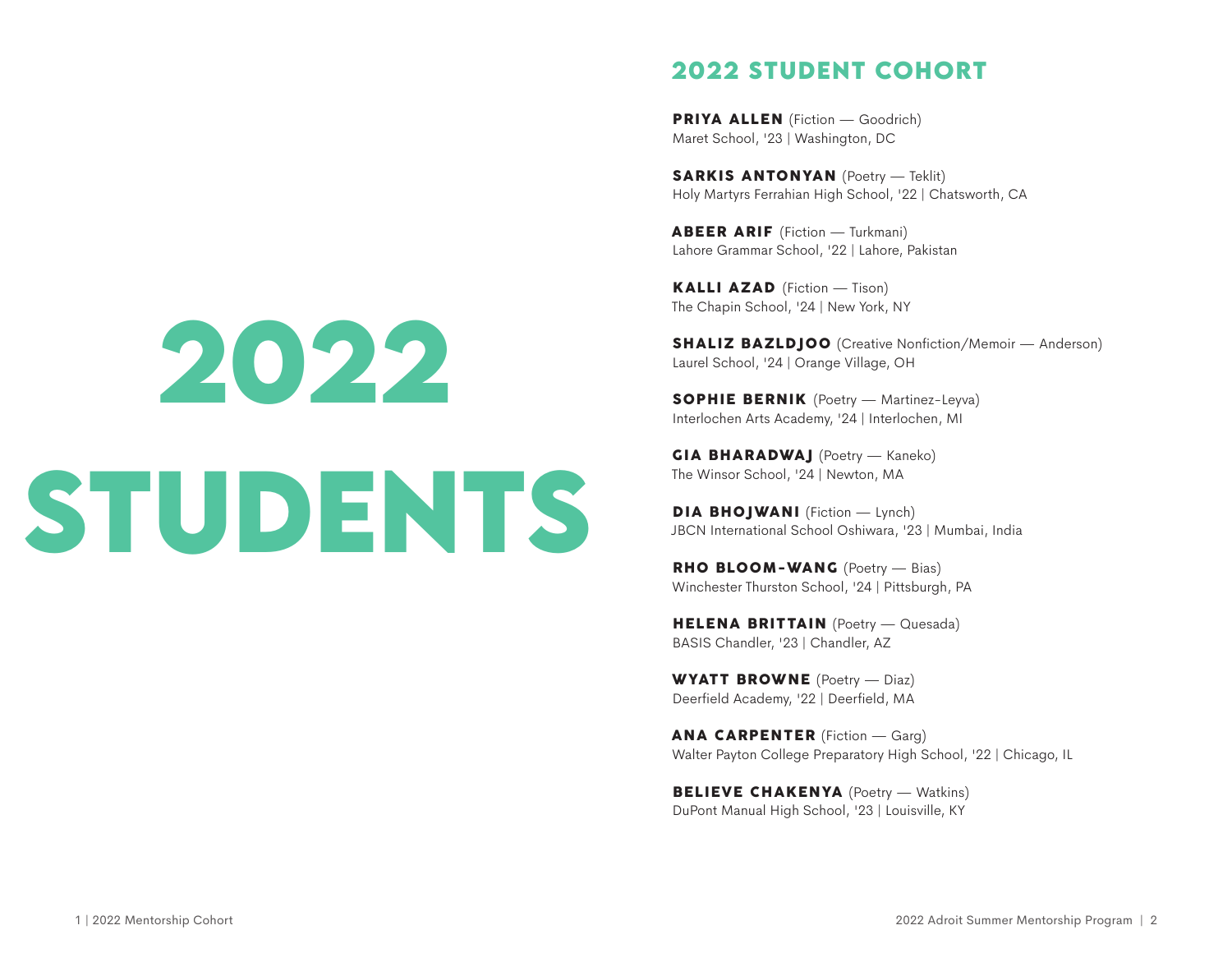ABIGAIL CHANG (Poetry — Atefat-Peckham) Taipei European School, '25 | Taipei, Taiwan

KATE CHOI (Poetry — Chang) Seoul Foreign School, '23 | Seoul, South Korea

**MADELINE CHUN** (Creative Nonfiction/Memoir — Anderson) The Hockaday School, '23 | Dallas, TX

LUCIA COLWELL (Creative Nonfiction/Memoir — Crew) Polytechnic School, '23 | Altadena, CA

KENDALL COOPER (Poetry — Alsamsam) The John Cooper School, '23 | The Woodlands, TX

KASSANDRA DELGADO (Fiction — Martin) Modesto High School, '23 | Modesto, CA

LIZZY DUKE-MOE (Poetry — Kaneko) Boise High School, '22 | Boise, ID

ALANA ESPOSITO (Poetry — Khaliq) Cox Mill High School, '22 | Huntersville, NC

RÓISÍN FLANAGAN (Poetry — Alsamsam) Merrol Hyde Magnet School, '21 (Gap Year) | Gallatin, TN

STEPHANIE FUENTES (Poetry — Bias) Milton Academy, '22 | Milton, MA

MELANIE GARCÍA (Fiction — Tison) Phillips Academy, '22 | Andover, MA

AVERY GENDLER (Poetry — Hawkins) Interlochen Arts Academy, '22 | Interlochen, MI

GAEL GRANADOS (Poetry — Sophronius) Chicago High School for the Arts, '23 | Chicago, IL

# **2022 STUDENT COHORT**

SABRINA GUO (Poetry — Marshall) Syosset High School, '23 | Oyster Bay, NY

NATALIE HAMPTON (Fiction — Wisel) Kinder High School for the Performing and Visual Arts, '23 | Houston, TX

CADEN HEISER-CERRATO (Fiction — Ong Kah Ho) Loyola Blakefield School, '22 | Towson, MD

CHARLOTTE HENSLEY (Fiction — Loory) Chicago High School for the Arts, '25 | Chicago, IL

IVI HUA (Poetry — Hueston) Mead High School, '25 | Spokane, WA

ARIHANT JAIN (Poetry — Diaz) White Station High School, '25 | Memphis, TN

KATE-YEONJAE JEONG (Creative Nonfiction/Memoir — Fairey) Kinder High School for the Performing and Visual Arts, '24 | Houston, TX

FIONA JIN (Poetry — Janae) Adlai E. Stevenson High School, '25 | Bufalo Grove, IL

ANNIE JOHNSON (Fiction — Ong Kah Ho) Dublin Cofman High School, '23 | Dublin, OH

KAYSYN JONES (Poetry — Janae) Douglas Anderson School of the Arts, 22 | Jacksonville, FL

ANDREW KANG (Poetry — Berta) Gilman School, '23 | Baltimore, MD

HARSIMRAN KAUR (Fiction - Loory) Cambridge International School, '22 | Jalandhar, India

VIDHATRIE KEETHA (Poetry — Atefat-Peckham) Horace Mann School, '23 | Bronx, NY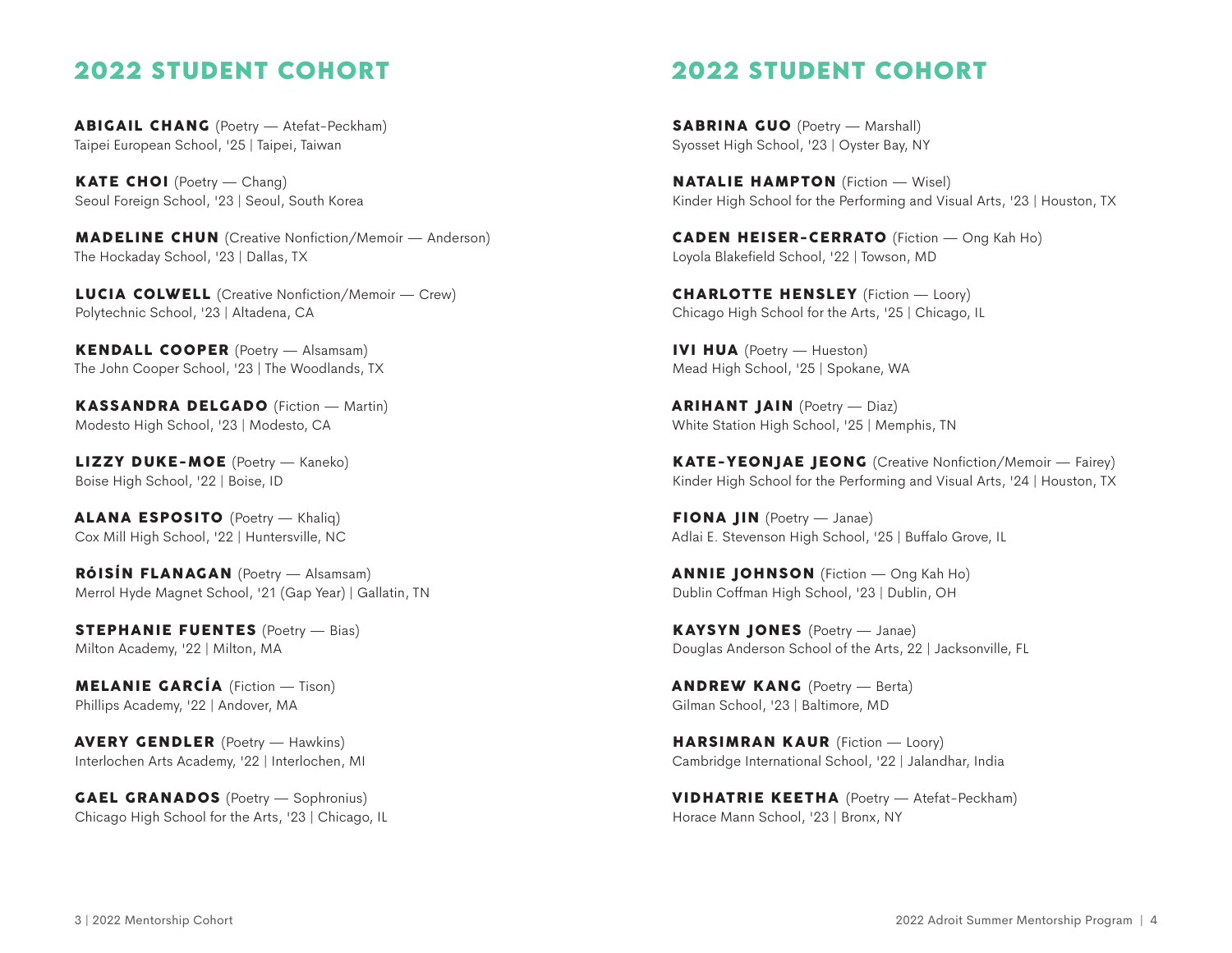ELIZABETH KELLER (Poetry — Nomu) Interlochen Arts Academy, '23 | Interlochen, MI

MEGHA KHEMKA (Fiction — Wisel) Walter Payton College Preparatory School, '24 | Chicago, IL

LINDA KONG (Poetry — Martinez) North Allegheny Intermediate High School, '25 | Sewickley, PA

**CAROLYN LAU** (Creative Nonfiction/Memoir — Crew) Herricks High School, '23 | Roslyn Heights, NY

ARIM LEE (Poetry — Hawkins) Phillips Academy, '24 | Andover, MA

YUJIA LI (Poetry — Khaliq) William Mason High School, '23 | Mason, OH

DANIEL LIU (Poetry — Sophronius) Lake Highland Preparatory School, '23 | Orlando, FL

GRACE MARIE LIU (Poetry — Marshall) Greenhills School, '25 | Ann Arbor, MI

BRYANA LORENZO (Fiction — Mrjoian) William R. Boone High School, '23 | Orlando, FL

LUIZA LOUBACK FONTES (Creative Nonfiction/Memoir — Fairey) Instituto Federal de Minas Gerais, '21 (Gap Year) | Betim, Brazil

FIONA LU (Poetry — Ram) Hillsdale High School, '23 | Foster City, CA

AUDREY MATZKE (Poetry — Shirali) University of Chicago Laboratory Schools, '22 | Chicago, IL

AAMINA MUGHAL (Poetry — Tafejian) Eastside Preparatory School, '24 | Sammamish, WA

# **2022 STUDENT COHORT**

OLGA MUSIAL (Fiction — Jones) 33 Copernicus Bilingual High School, '23 | Warsaw, Poland

JENNA NESKY (Poetry — Sainz) GW Carver Center for Art & Technology, '24 | Towson, MD

MAABENA NTI (Poetry — Nomu) Alpha Beta Christian College, '25 | Accra, Ghana

GILLIAN PERRY (Poetry — Tafejian) Community High School, '23 | Ann Arbor, MI

EMILY PICKERING (Poetry - Quesada) Laurel Springs School, '24 | Memphis, TN

MEGHNA (CHILI) PRAMODA (Poetry — Sainz) The Baldwin School, '24 | Guaynabo, PR

KATHERYN PRATHER (Fiction — Mrjoian) Milton Academy, '22 | Milton, MA

**MICHELLE QIAO** (Creative Nonfiction/Memoir — Mann) Leland High School, '23 | San Jose, CA

FIONA REENAN (Poetry — Ogunyemi) Groton School, '23 | Groton, MA

**KAYDANCE RICE** (Creative Nonfiction/Memoir — Mann) Interlochen Arts Academy, '24 | Interlochen, MI

TRINI ROGANDO (Poetry — Lukic) Thomas Jeferson High School for Science and Technology, '22 | Arlington, VA

SASHA ROTKO (Fiction - Garg) John Marshall Senior High School, '23 | Los Angeles, CA

TYLER SOOKRALLI (Poetry — Teklit) H. Frank Carey High School, '23 | Franklin Square, NY